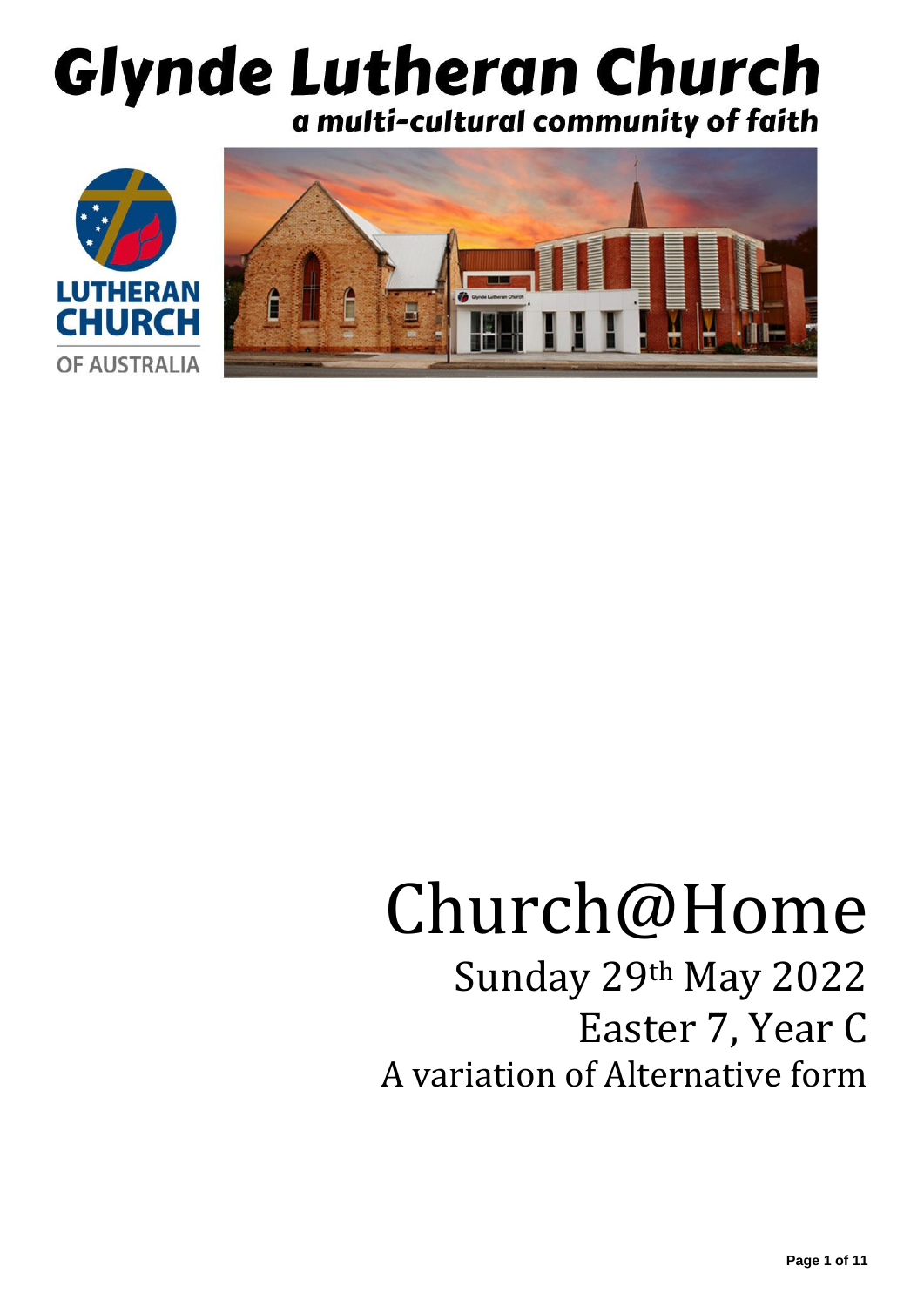### **HYMN: LH500 BLESSED JESUS**

<https://youtu.be/QjUfOmiVy5Y>

- **1 Blessed Jesus, at your word we are gathered all to hear you; let our hearts and minds be stirred now to seek and love and fear you; by your gospel pure and holy teach us, Lord, to love you solely.**
- **2 All our knowledge, sense, and sight lie in deepest darkness shrouded, till your Spirit breaks our night with your beams of truth unclouded; you alone to God can win us, only you work good within us.**
- **3 Glorious Lord, yourself impart, light of light from God proceeding; open lips and ears and heart, help us by your Spirit's leading; hear the cry your Church now raises; Lord, accept our prayers and praises.**

*Liebster Jesu, wir sind hier Tobias Clausnitzer 1619-84 Tr Catherine Winkworth 1827-78, alt.*

#### **WELCOME**

#### **IN THE NAME**

In the name of the Father and of the Son **†** and of the Holy Spirit. **Amen.**

#### **LITURGY OF THE WORD**

**GREETING -** *spoken* The Lord be with you. **And also with you.**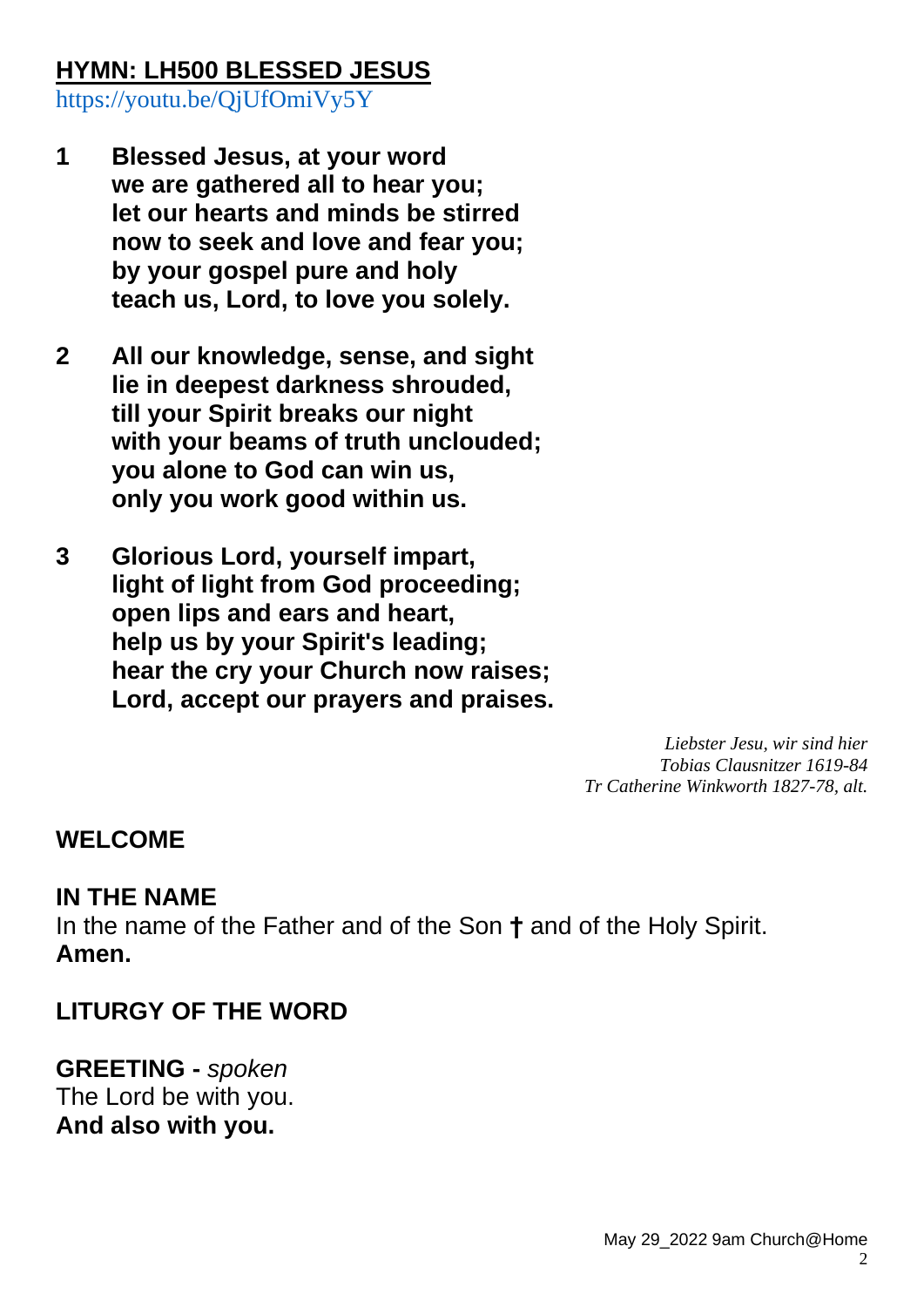**PRAYER OF THE DAY (ALL) Almighty and eternal God, help us always willingly to serve you as our king, with a pure heart. We ask this through your Son, Jesus Christ our Lord, who lives and reigns with you and the Holy Spirit, one God, now and forever. Amen.**

**THEME OF THE DAY** Luke 6:12 – 16

The Chosen (8) "Simon the Zealot"

**FIRST READING** [Acts 1:1 –](https://www.biblegateway.com/passage/?search=Acts%201%3A1-11&version=GNT) 11

*After the reading: spoken* This is the word of the Lord. **Thanks be to God.**

#### **SECOND READING** [Ephesians 1:15 –](https://www.biblegateway.com/passage/?search=Ephesians+1%3A15+%E2%80%93+23&version=GNT) 23

*After the reading: spoken* This is the word of the Lord. **Thanks be to God.**

**RESPONSE -** *sung*

**Alleluia. Lord, to whom shall we go? You have the words of eternal life. Alleluia. Alleluia.**

**GOSPEL (SPOKEN)** [John 5:1 –](https://www.biblegateway.com/passage/?search=John+5%3A1+%E2%80%93+18&version=GNT) 18

**Glory to you, O Lord.**

This is the gospel of the Lord. **Praise to you, O Christ.**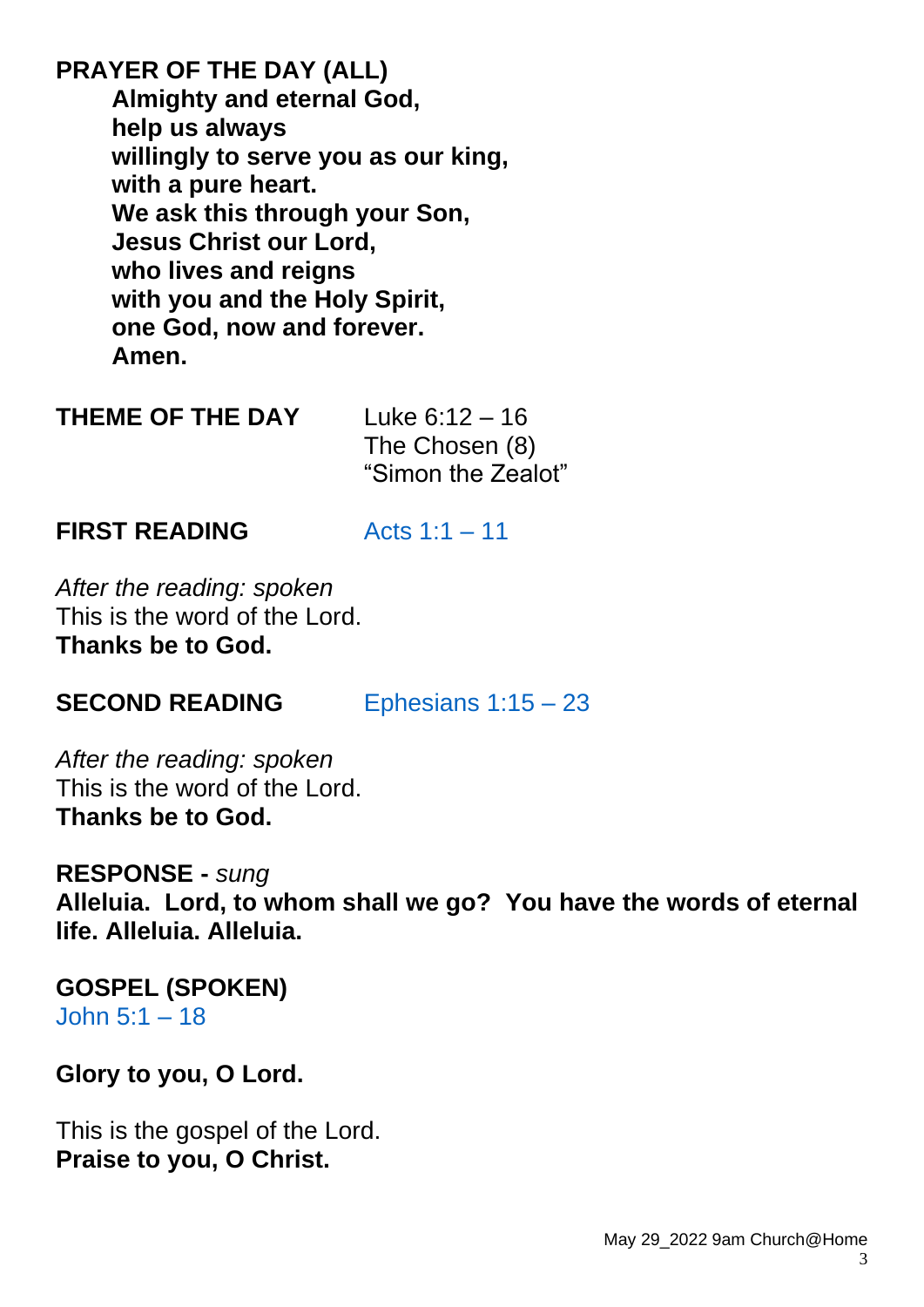#### **CHILDRENS MESSAGE "**Planting seeds in good soil"

 Has anyone planted any seeds and watched them grow? *Maybe you have in your garden…. Or maybe you have in a container inside, or at school*

What can you plant in your garden? *Snow peas, Broccoli, beans, tomatoes*

Will they grow in bad soil? *No, seeds need good soil in order to grow.*

- Listen to a story that Jesus told about sowing seeds in a field. Have a listen and see if you can work out what the seeds remind us of? [https://youtu.be/IZEO\\_Ls2ERs](https://youtu.be/IZEO_Ls2ERs)
- What do you think Jesus wanted to remind us of when he talked about seeds being planted? Do you think that they remind us of Jesus words, and listening to him? *Mmm, yes!*
- And what sort of soil, do you think God wants us to be? God wants us to be like "the good soil". He wants us to listen to *Jesus, to learn from him, and to grow as his plant, and to bear much fruit, the fruit of love.*
- How can we be good soil for Jesus' message? How can Jesus' message be planted in us? *By us going to church and Lighthouse, and by us reading The Beginner's Bible and the New Testament of the Good News Bible*

Let's watch someone singing about this story that Jesus told about a farmer who sowed seed in different soils. The song, "The Sower"

**CHILDRENS SONG** The Sower

[https://youtu.be/V\\_GEC5Rs0JY](https://youtu.be/V_GEC5Rs0JY)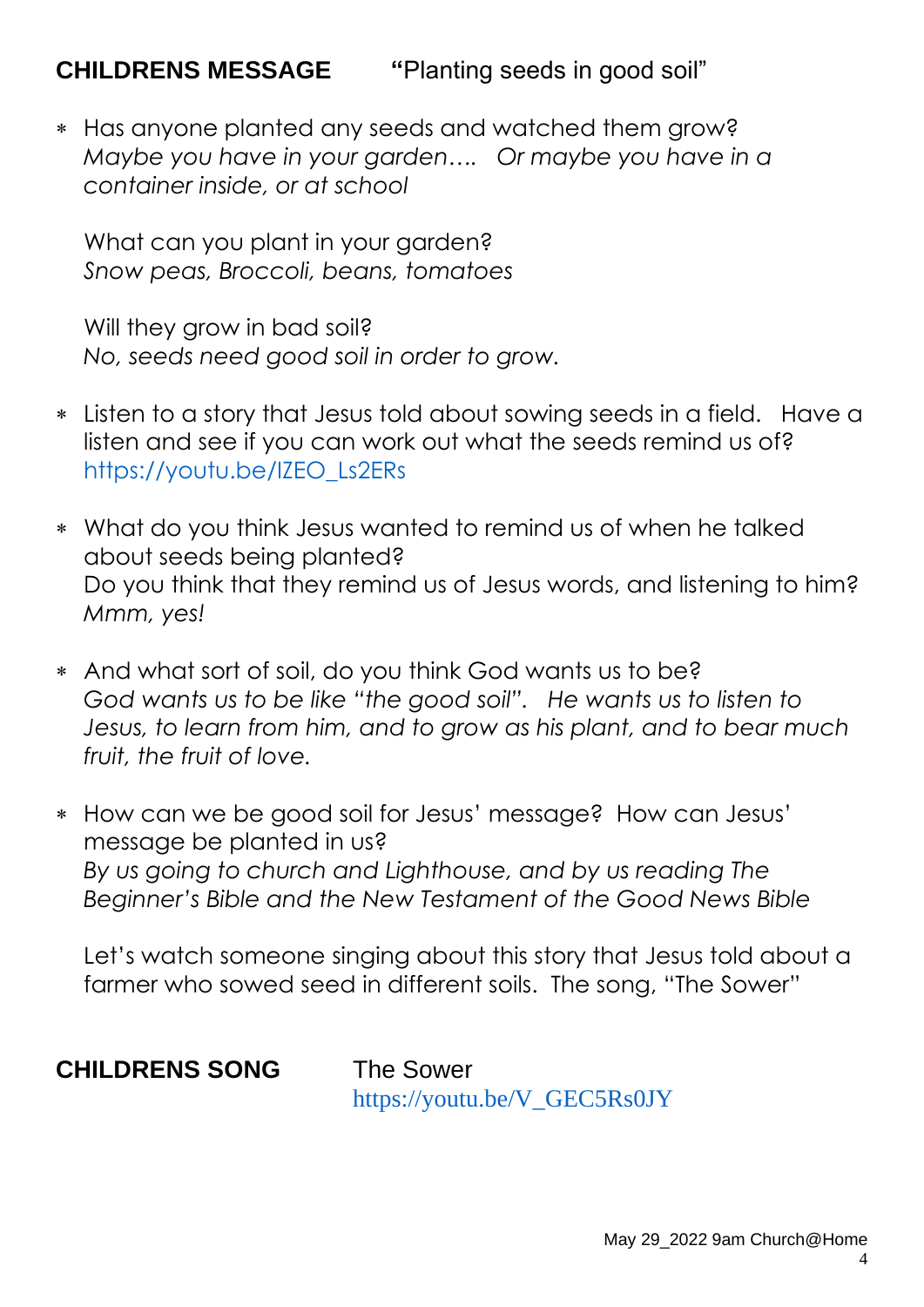**NICENE CREED:** 

**We believe in one God, the Father, the Almighty, maker of heaven and earth, of all that is, seen and unseen.**

**We believe in one Lord, Jesus Christ, the only Son of God, eternally begotten of the Father, God from God, Light from Light, true God from true God, begotten, not made, of one Being with the Father; through him all things were made.**

**For us\* and for our salvation he came down from heaven, was incarnate of the Holy Spirit and the Virgin Mary and became truly human. For our sake he was crucified under Pontius Pilate; he suffered death and was buried. On the third day he rose again in accordance with the Scriptures; he ascended into heaven and is seated at the right hand of the Father. He will come again in glory to judge the living and the dead, and his kingdom will have no end.**

**We believe in the Holy Spirit, the Lord, the giver of life, who proceeds from the Father and the Son, who with the Father and the Son is worshipped and glorified, who has spoken through the prophets. We believe in one holy catholic**† **and apostolic church. We acknowledge one baptism for the forgiveness of sins. We look for the resurrection of the dead, and the life of the world to come.**

**Amen.**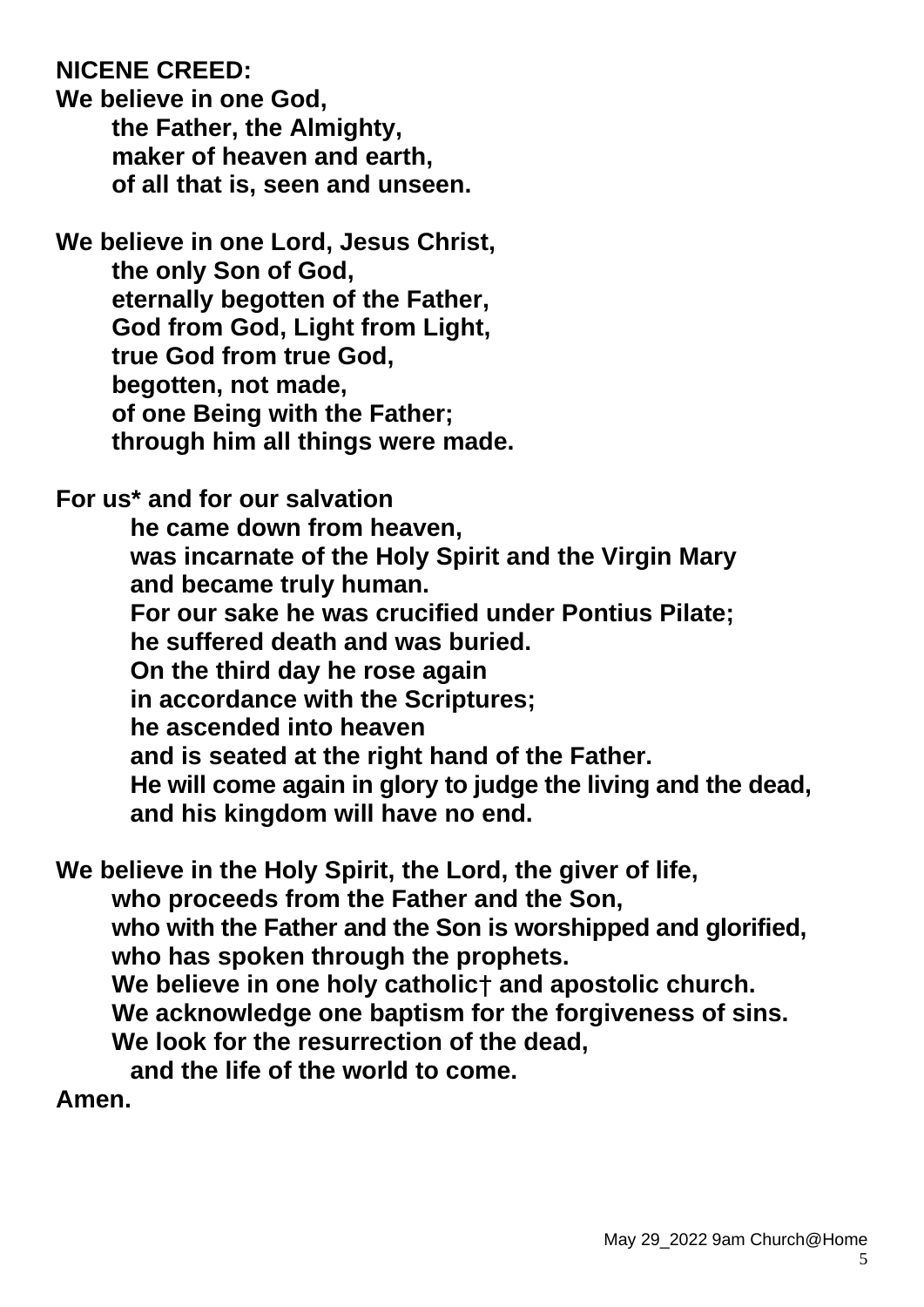#### **HYMN: AT246 THY WORD**

[https://www.youtube.com/watch?v=lVTJlW\\_72xM](https://www.youtube.com/watch?v=lVTJlW_72xM)

*Thy word is lamp unto my feet and a light unto my path. Thy word is lamp unto my feet and a light unto my path.*

**When I feel afraid, I think I've lost my way, still you're there right beside me, nothing will I fear as long as you are near, please be near me to the end.**

*Chorus*

**I will not forget your love for me, and yet I'll forever be wand'ring. Jesus, be my guide, hold me to your side; I will love you to the end.**

*Chorus*

*Words: Amy Grant Music: Michael Smith. © 1984 Meadowgreen Music Co Used with permission CCLI39324*

**SERMON** Luke 6:12 – 16 The Chosen (8) "Simon the Zealot"

The peace of God, which passes all understanding, keep your hearts and minds safe in Christ Jesus. Amen.

Click [HERE](https://youtu.be/z-VBFkGD-vI) to listen to the sermon on YouTube

#### **HYMN: AT261 THE SERVANT KING**

<https://youtu.be/cuQmfTrlSYY>

**From heaven you came, helpless babe, entered our world, your glory veiled; not to be served but to serve, and give your life that we might live.**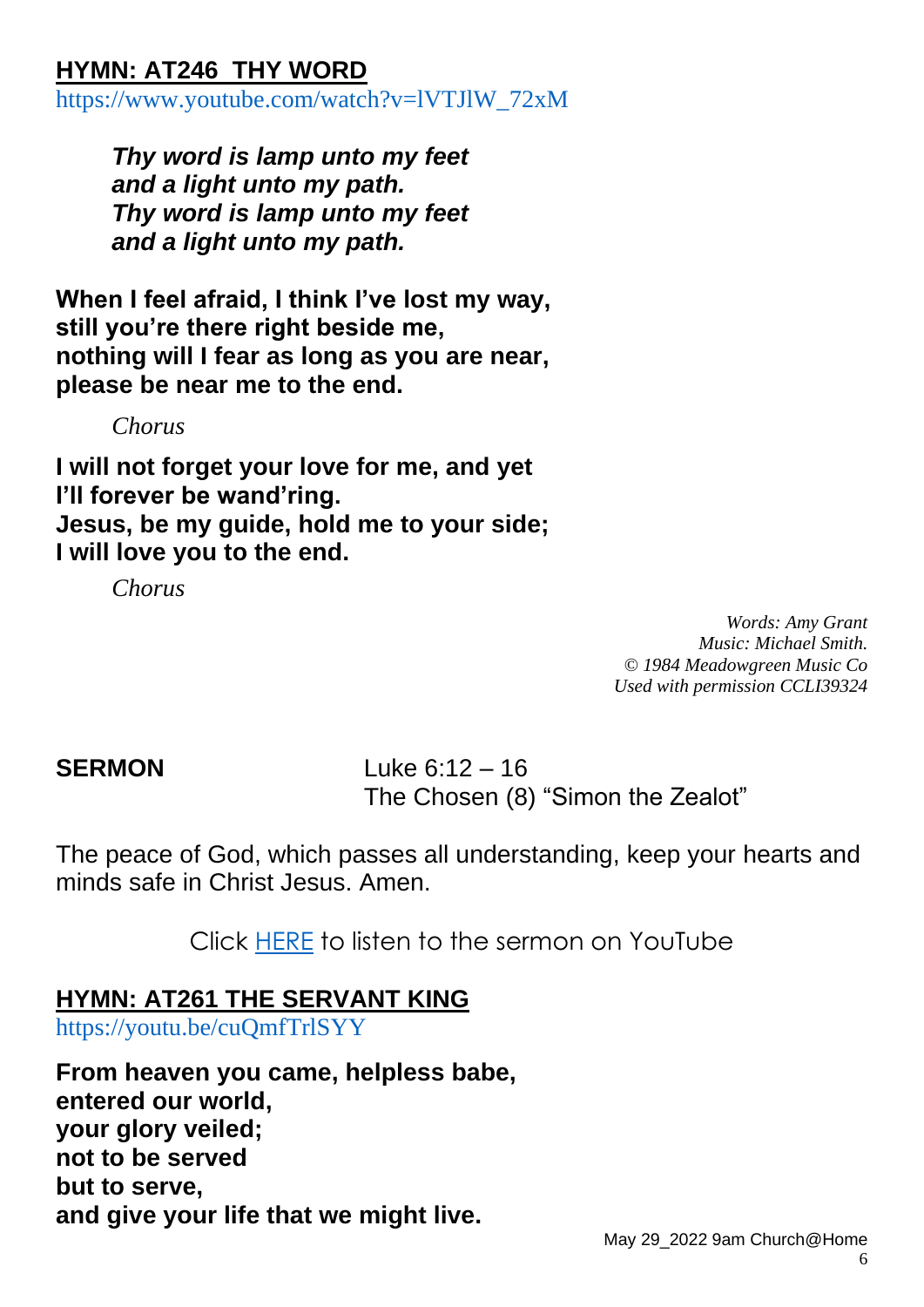**This is our God, the Servant King, he calls us now to follow him to bring our lives as a daily offering of worship to the Servant King.**

**There in the garden of tears my heavy load he chose to bear. His heart with sorrow was torn, 'Yet not my will, but yours' , he said.**

**This is our God, the Servant King, he calls us now to follow him to bring our lives as a daily offering of worship to the Servant King.**

**Come, see his hands and his feet, the scars that speak of sacrifice, hands that flung stars into space to cruel nails surrendered.**

**This is our God, the Servant King, he calls us now to follow him to bring our lives as a daily offering of worship to the Servant King.**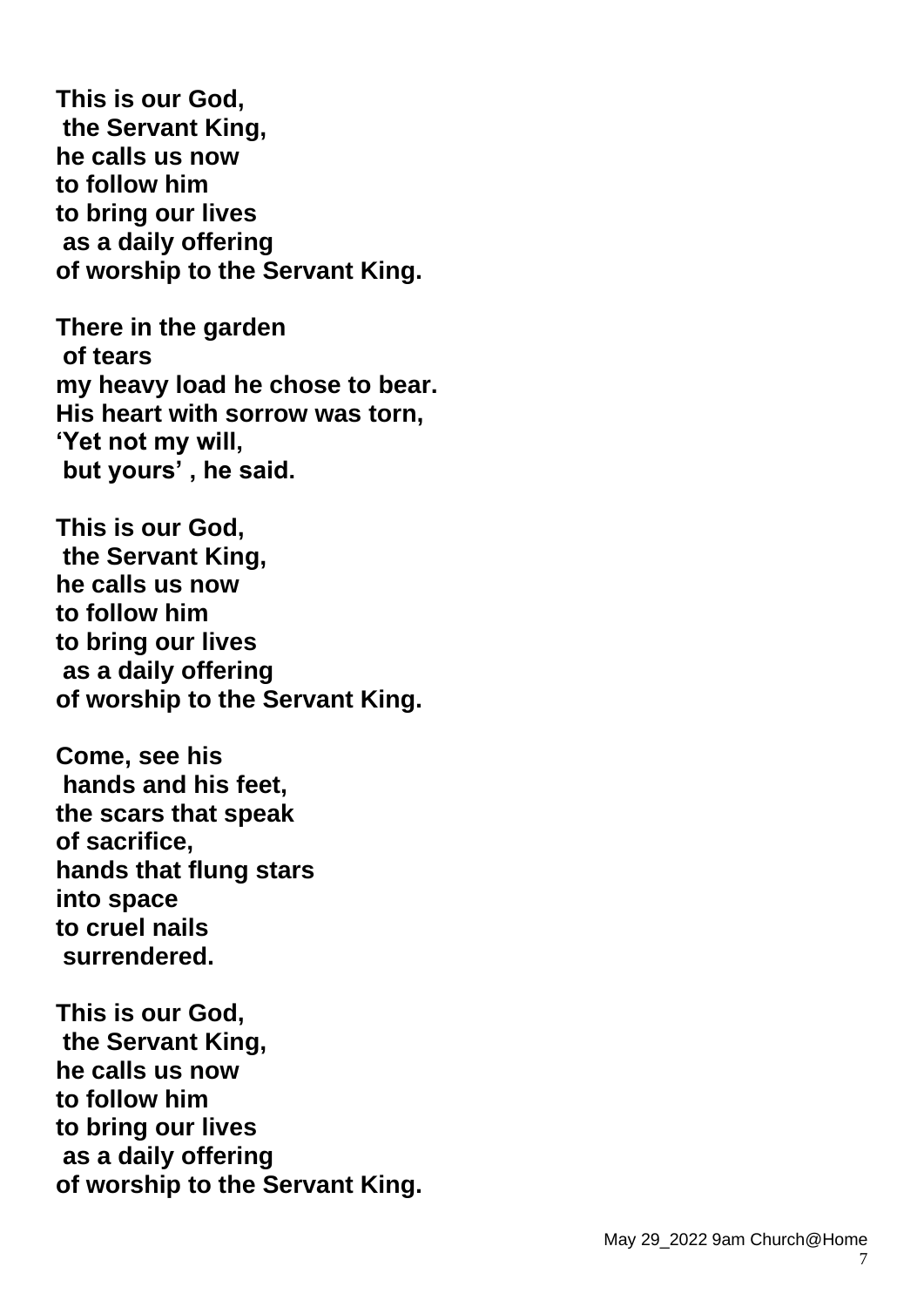**So let us learn how to serve, and in our lives enthrone him: each other's needs to prefer, for it is Christ we're serving**

**This is our God, the Servant King, he calls us now to follow him to bring our lives as a daily offering of worship to the Servant King.**

*Words & Music Graham Kendrick © 1983 Thankyou Music Used with permission. CCLI 39324* 

#### **OFFERTORY PRAYER**

**God of comfort, your Son prayed that we may be one. Use us and what you have given us to serve you and one another. Amen.**

#### **PRAYER OF GODS PEOPLE**

#### *Call to prayer*

Since the world does not know God, let us pray to him for the gift of the Spirit, that his name may be made known through Jesus Christ our Lord.

#### *The regular response, OR:*

Lord, make yourself known to us, **that we may be one.**

#### *Suggested intercessions*

- \* for unity of the whole church of God, that the world may believe
- \* for the unity of the Lutheran Church of Australia and its congregations
- \* for those who have washed their robes in the waters of baptism
- \* for all Christians, that they may live in the knowledge that Christ will come with his reward, to repay all according their deeds
- \* for prison workers and those in charge of corrective services, and for all prisoners
- \* for those caught up in witchcraft, spiritualism, and other false beliefs and practices
- \* for all who put their hope in fortune-tellers, that they may trust in God alone

May 29 2022 9am Church@Home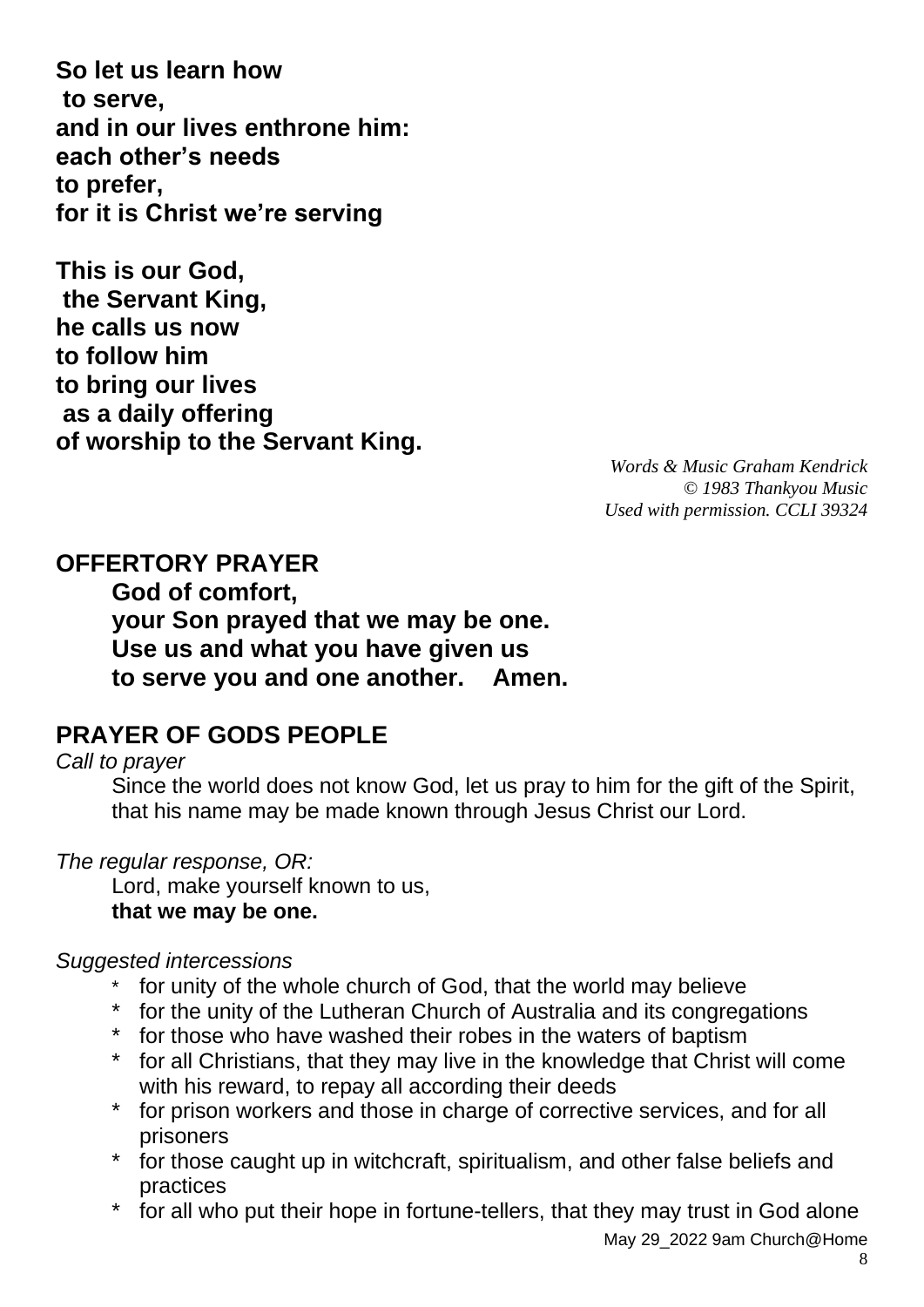#### *Concluding prayer*

Lord our God, you have brought the good news of Jesus Christ to us through your Spirit-filled messengers. Move us, by your Spirit, to bring the good news to those with whom we live. We ask this in the name of your Son, who lives and reigns with you and the Holy Spirit, one God, now and forever. **Amen.**

#### **CONFESSION AND ABSOLUTION**

Friends in Christ: Let us confess our sins to God our Father and ask him in the name of our Lord Jesus Christ to forgive us.

**We confess that we are born in bondage to sin and cannot free ourselves. We have sinned against you in thought, word, and deed, by what we have done and by what we have failed to do. We have not loved you with our whole heart, and we have not loved our neighbour as ourselves. We deserve your eternal punishment. For the sake of your Son, Jesus Christ, have mercy on us. Forgive us, renew us, and lead us, so that we may delight in your will and walk in your ways, to the glory of your holy name. Amen.**

I ask each of you in the presence of God who searches the heart: Do you confess that you have sinned, and do you repent of your sins? **I do.**

Do you believe that Jesus Christ has redeemed you from all your sins, and do you desire forgiveness in his name? **I do.**

Do you intend with the help of the Holy Spirit to live as in God's presence, and to strive daily to lead a holy life, even as Christ has made you holy? **I do.**

#### *Announcement of Absolution*

As a called and ordained servant of the word, I announce the grace of God to all of you. On behalf of my Lord Jesus Christ, and by his command, I forgive the sins of all of you who repent and believe, in the name of the Father and of the Son **†** and of the Holy Spirit.

May 29\_2022 9am Church@Home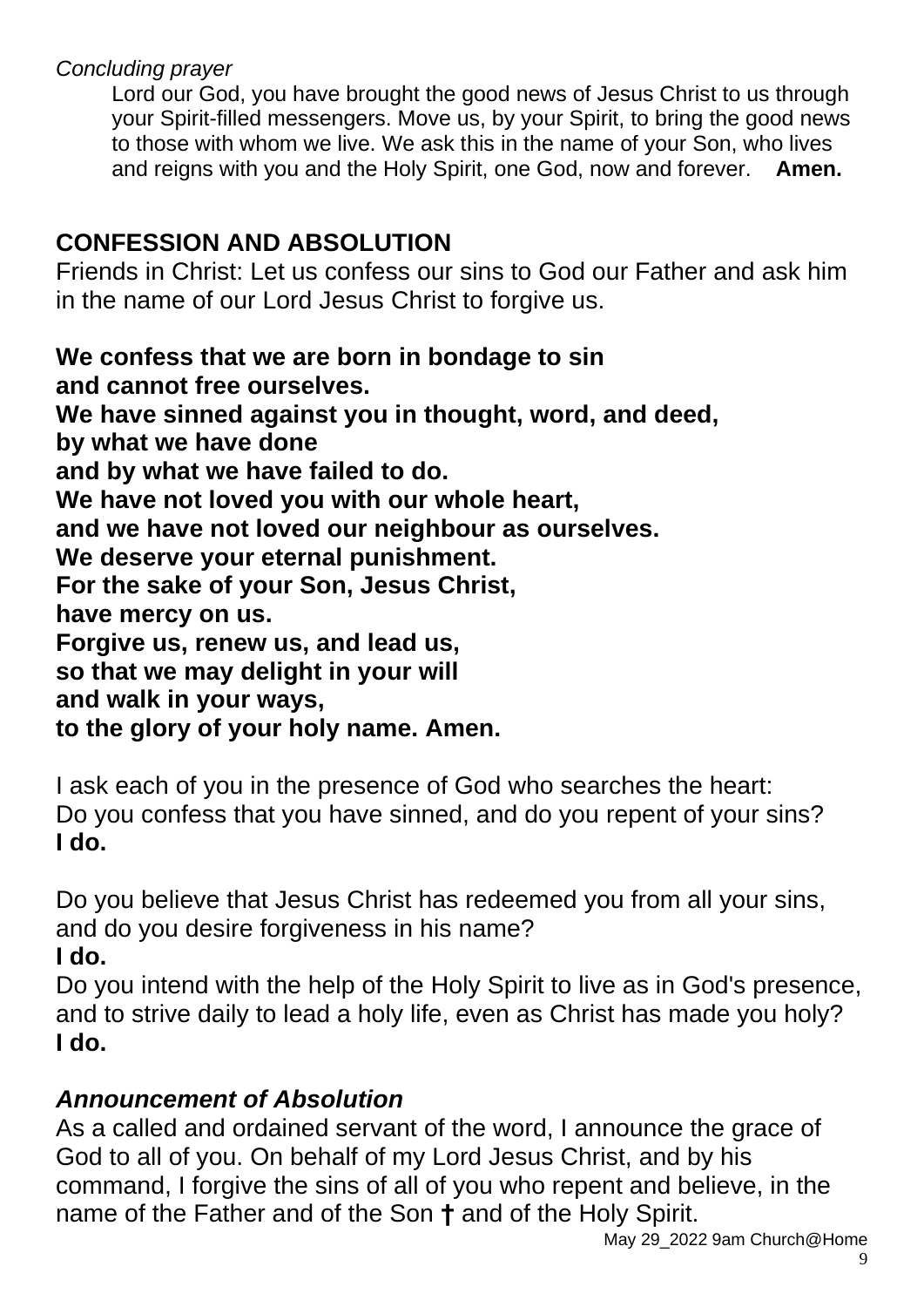#### **LORD'S PRAYER –** *spoken*

**Our Father in heaven, hallowed be your name, your kingdom come, your will be done, on earth as in heaven. Give us today our daily bread. Forgive us our sins as we forgive those who sin against us. Lead us not into temptation, but deliver us from evil. For the kingdom, the power, and the glory are yours now and forever. Amen.**

#### **BLESSING –** *spoken*

The Lord bless you and keep you. The Lord make his face shine on you and be gracious to you. The Lord look upon you with favour,**†** and give you peace.

**Amen**

#### **HYMN: TIS209 AND CAN IT BE**

<https://www.youtube.com/watch?v=1muXoSpX5fE>

- **1 And can it be that I should gain an interest in the Saviour's blood? Died he for me, who caused his pain – for me, who him to death pursued? Amazing Love! How can it be that thou, my God, shouldst die for me!**
- **3 He left his Father's throne above (so free, so infinite his grace!), emptied himself of all but love, and bled for Adam's helpless race. 'Tis mercy all, immense and free: For, O my God, it found out me.**
- **4 Long my imprisoned spirit lay fast bound in sin and nature's night: thine, eye diffused a quickening ray – I woke; the dungeon flamed with light! My chains fell off, my heart was free, I rose, went forth, and followed thee.**